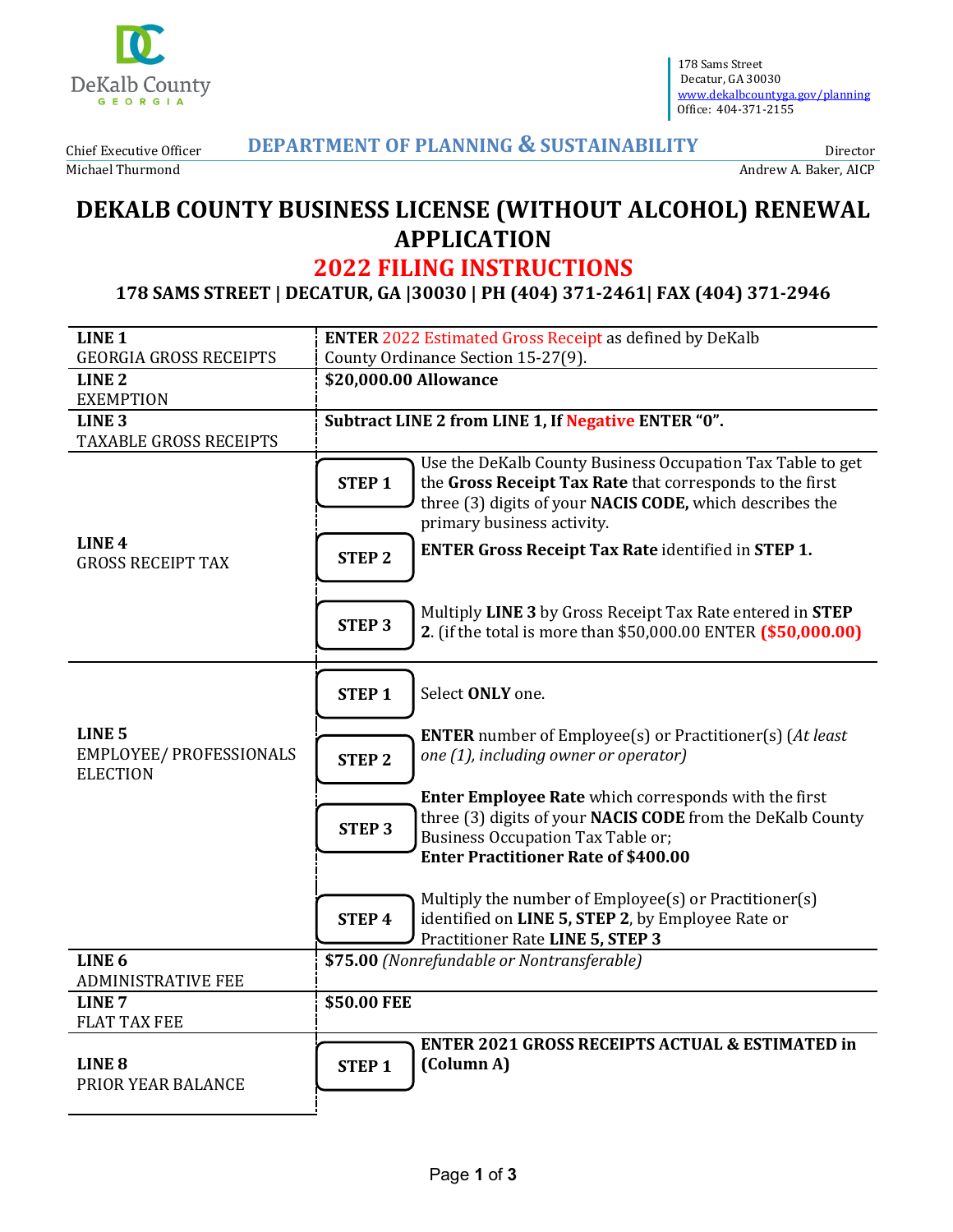

# **DEPARTMENT OF PLANNING & SUSTAINABILITY**